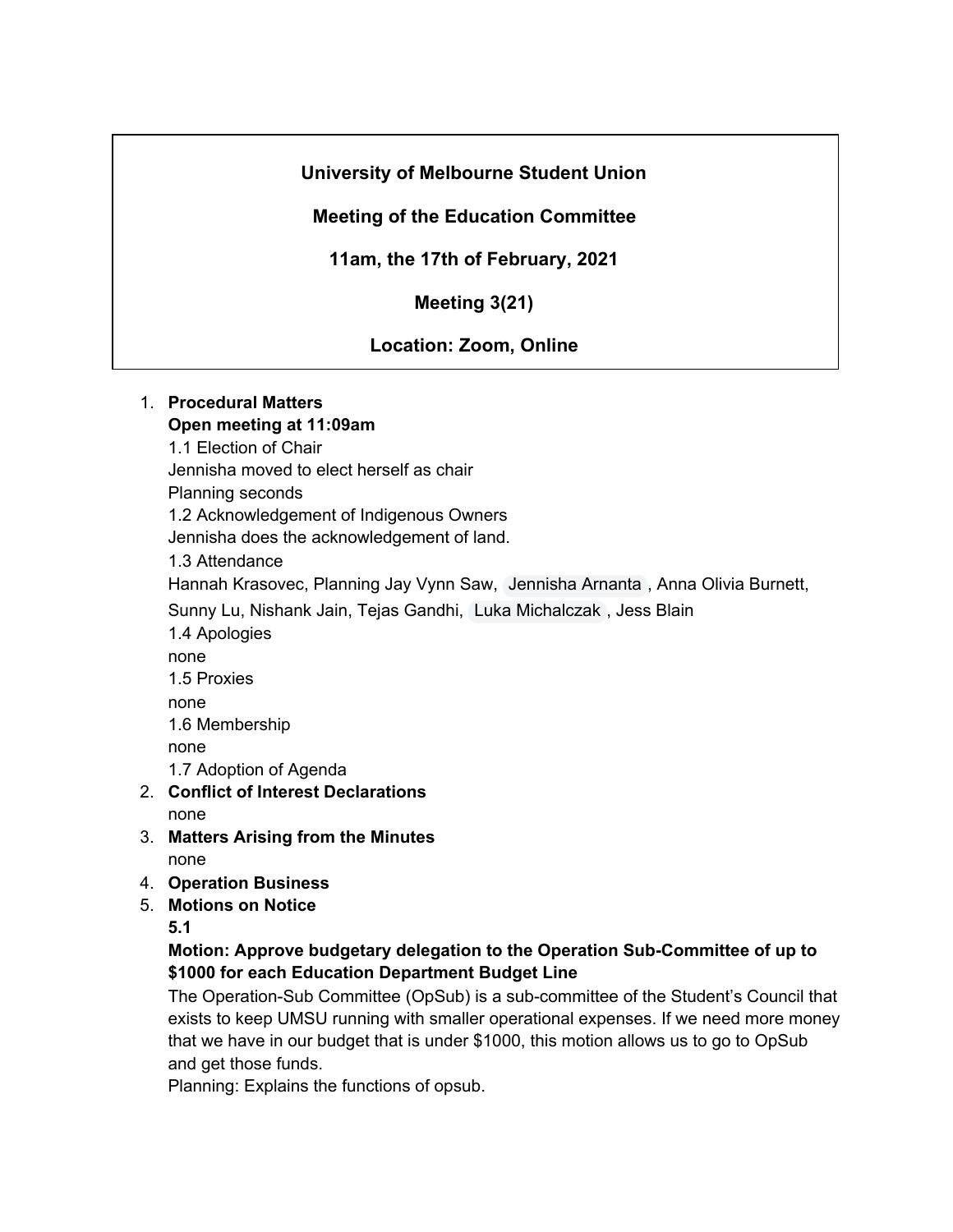Hannah: also explains emergency function (if we cannot get a committee meeting together in time we can go to opsub).

# **Mover: Planning Jay Vynn Saw Seconder: Sunny Lu Carried without dissent**

## **5.2**

#### **Motion: To adopt the attached budget as the Education Department Budget for 2021**

In 2021, the Education Department consisting of Education (Academic) and Education (Public) would like to focus on activist organising, the development of student-led policy workshops, increasing the awareness of our education collectives, and continue some of our pressing campaigns such as the Special Consideration changes and cuts to the quality of education.

We will also be focusing on increasing our student engagement and outreach in 2021 to increase visibility of the Education department towards the student population. Planning speaks to this: explains the budget (how it encompasses both ed ac and ed pub, that it was passed etc). Planning asks Hannah if any questions were raised about our budget in council.

Hannah: explains \$15,000 in grants for NUS EdCon as questions were raised in council. **Mover: Planning Jay Vynn Saw**

**Seconder: Luka Michalczak Carried without dissent**

#### **5.3**

### **Motion: For UMSU Education to officially endorse the campaign to Free the Medevac Refugees.**

#### **CW: inhumane imprisonment, human rights breaches.**

For over a year, the Federal Government has detained over 60 refugees in the Mantra Hotel in Preston, and now the Park Hotel in Carlton, just down the road from Unimelb. These refugees were relocated from offshore detention to Melbourne under the (now repealed) Medevac law, so they could receive adequate medical attention. These refugees haven't even been allowed outside for fresh air to exercise – which is a human rights violation. Thankfully, after endless protesting, around 50 of these refugees have been released. However, around 10 are still being held hostage in the Park Hotel, and their mental and physical health has been deteriorating as a result.

UMSU Education has posted on Instagram and Facebook about this situation and has shared/promoted the rallies organised to draw the public's attention to the situation. The rallies have been successful in putting pressure on the Federal Government to release some of the refugees, however the fight to let the other 10 refugees free continues. The UMSU Women's Department has officially endorsed the campaign and we would like to officially endorse the campaign too.

Hannah explains the motion and why we want to officially endorse the campaign.